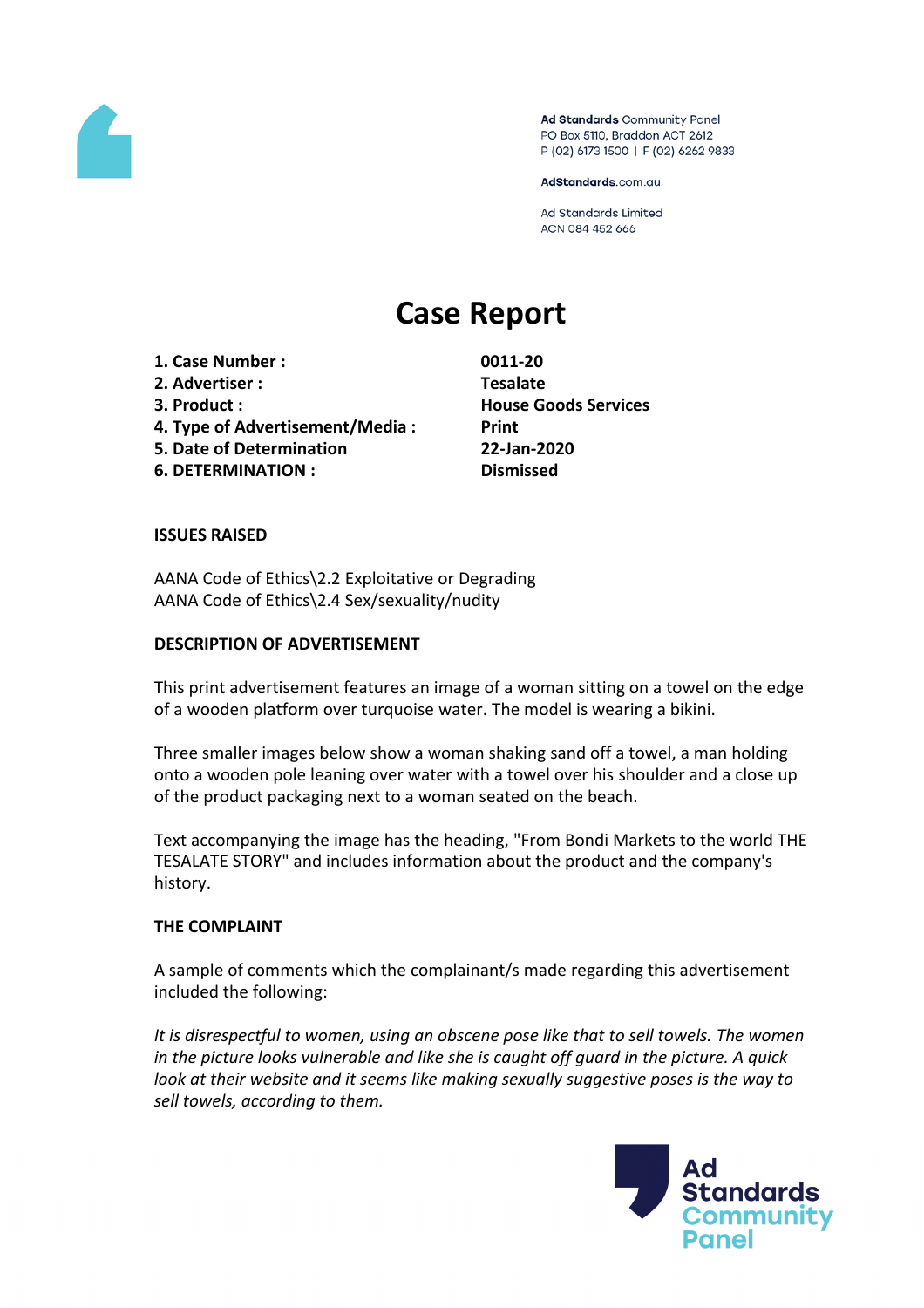

### **THE ADVERTISER'S RESPONSE**

Comments which the advertiser made in response to the complainant/s regarding this advertisement include the following:

*There is no sexual content in this ad (2.4) and it is not exploitative or degrading (2.1).*

*We at Tesalate take this matter seriously, as we do the depiction of our models in our advertisements. We challenge the belief of the complainants' that this advertisement is inappropriate.*

*We are advertising beach towels, and it is reasonable for an advertiser to use attractive models in their swimwear. The swimwear in question is inline with current trends, the models are not sexual or suggestive in any way, the advertisement does not feature any explicit nudity.*

*The model has her back turned, so the emphasis is not on the model or her swimwear but on our product which is the towel.*

*We believe this advertisement is in line with the Code of Ethics.*

#### **THE DETERMINATION**

The Ad Standards Community Panel (the Panel) considered whether this advertisement breaches Section 2 of the AANA Code of Ethics (the Code).

The Panel noted the complainant's concern that the advertisement is sexualised and is disrespectful to women.

The Panel viewed the advertisement and noted the advertiser's response.

The Panel noted that Section 2.2 of the Code states: "Advertising or marketing communications should not employ sexual appeal: (a) where images of Minors, or people who appear to be Minors, are used; or (b) in a manner which is exploitative or degrading of any individual or group of people."

The Panel noted the AANA Practice Note which provides guidance on the meaning of the terms exploitative and degrading:

"Exploitative - means (a) taking advantage of the sexual appeal of a person, or group of people, by depicting them as objects or commodities; or (b) focussing on their body parts where this bears no direct relevance to the product or service being advertised.

Degrading – lowering in character or quality a person or group of people."

The Panel first considered whether the advertisement used sexual appeal.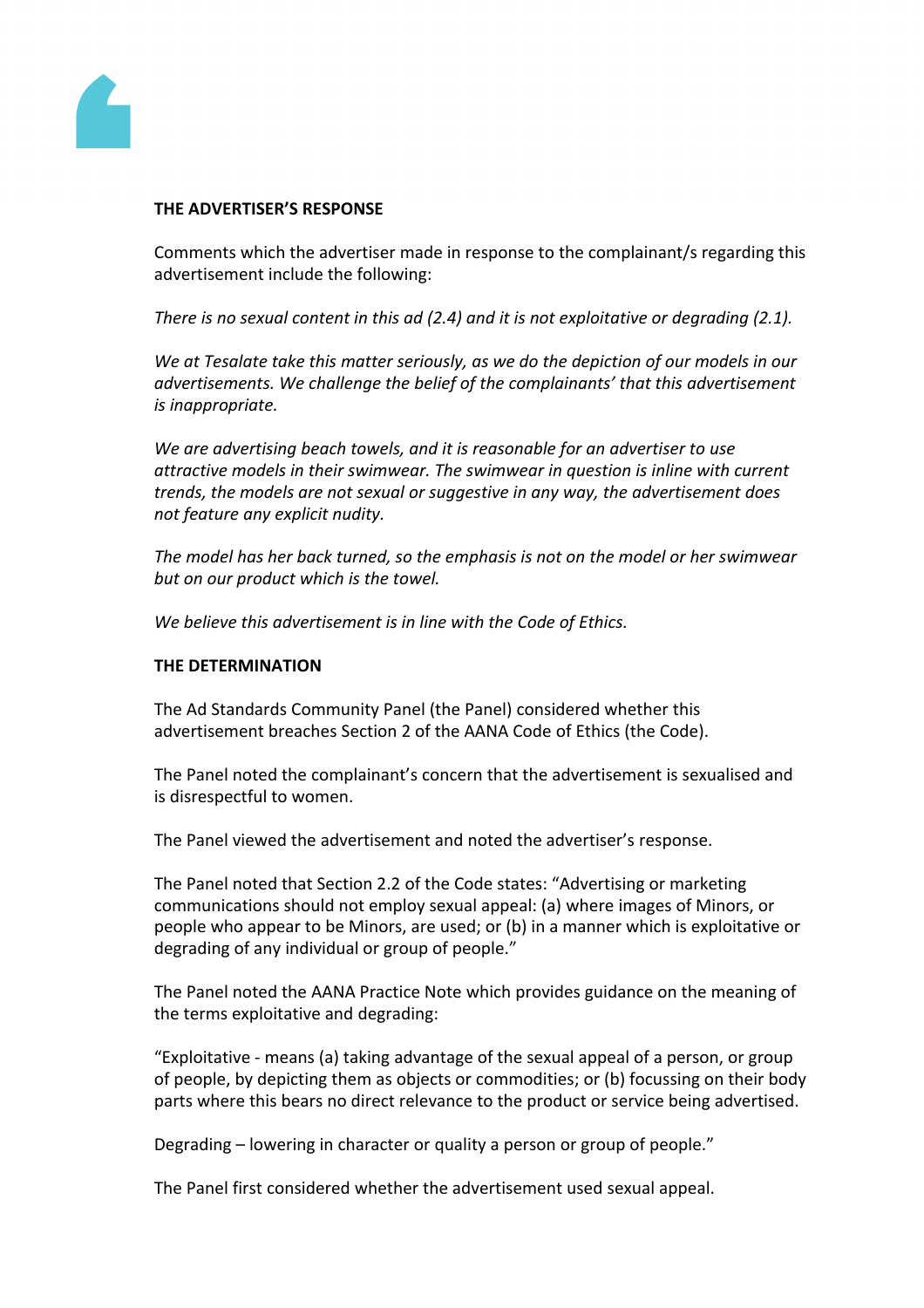

The Panel considered that the woman in the top image in the advertisement was viewed from behind wearing a bikini and sitting with her legs part, over the corners of the platform. The Panel considered that a depiction of an attractive woman in a bikini was a depiction which contained sexual appeal.

The Panel then considered whether the advertisement used sexual appeal in a manner that was exploitative of an individual or group of people.

The Panel considered that the depiction of the woman in the swimsuit was consistent with the water front location. The Panel considered that whilst some of the woman's buttocks can be seen on either side of her bikini, this was not the focus of the advertisement. The Panel considered that the advertisement featured multiple images of the product, and information about the product, and did not feature a focus on the woman's body parts. The Panel considered the woman was posed in an artistic and highly stylised manner to draw attention to the advertised product, and that she was not depicted as an object or commodity. The Panel noted that there was no focus on the body parts of the other people in the advertisement and that they were not depicted as objects or commodities.

The Panel considered that the advertisement did not use sexual appeal in a manner that was exploitative of of an individual or group of people.

The Panel then considered whether the advertisement used sexual appeal in a manner that was degrading of an individual or group of people.

The Panel considered that the woman, and other people in the advertisement are depicted in activities where they are in control and are depicted in a manner that appears confident and comfortable in the situations. The Panel considered that the woman and other people depicted in the advertisement were not depicted in a manner that was degrading of an individual or group of people.

The Panel determined that the advertisement did not employ sexual appeal that was exploitative or degrading of any person or group of people and therefore did not breach Section 2.2 of the Code.

The Panel considered whether the advertisement was in breach of Section 2.4 of the Code. Section 2.4 of the Code states: "Advertising or Marketing Communications shall treat sex, sexuality and nudity with sensitivity to the relevant audience".

The Panel considered whether the advertisement contained sex, sexuality or nudity.

The Panel noted the Practice Note for the Code states:

"Images which are not permitted are those which are highly sexually suggestive and inappropriate for the relevant audience. Explicit sexual depictions in marcomms, particularly where the depiction is not relevant to the product or service being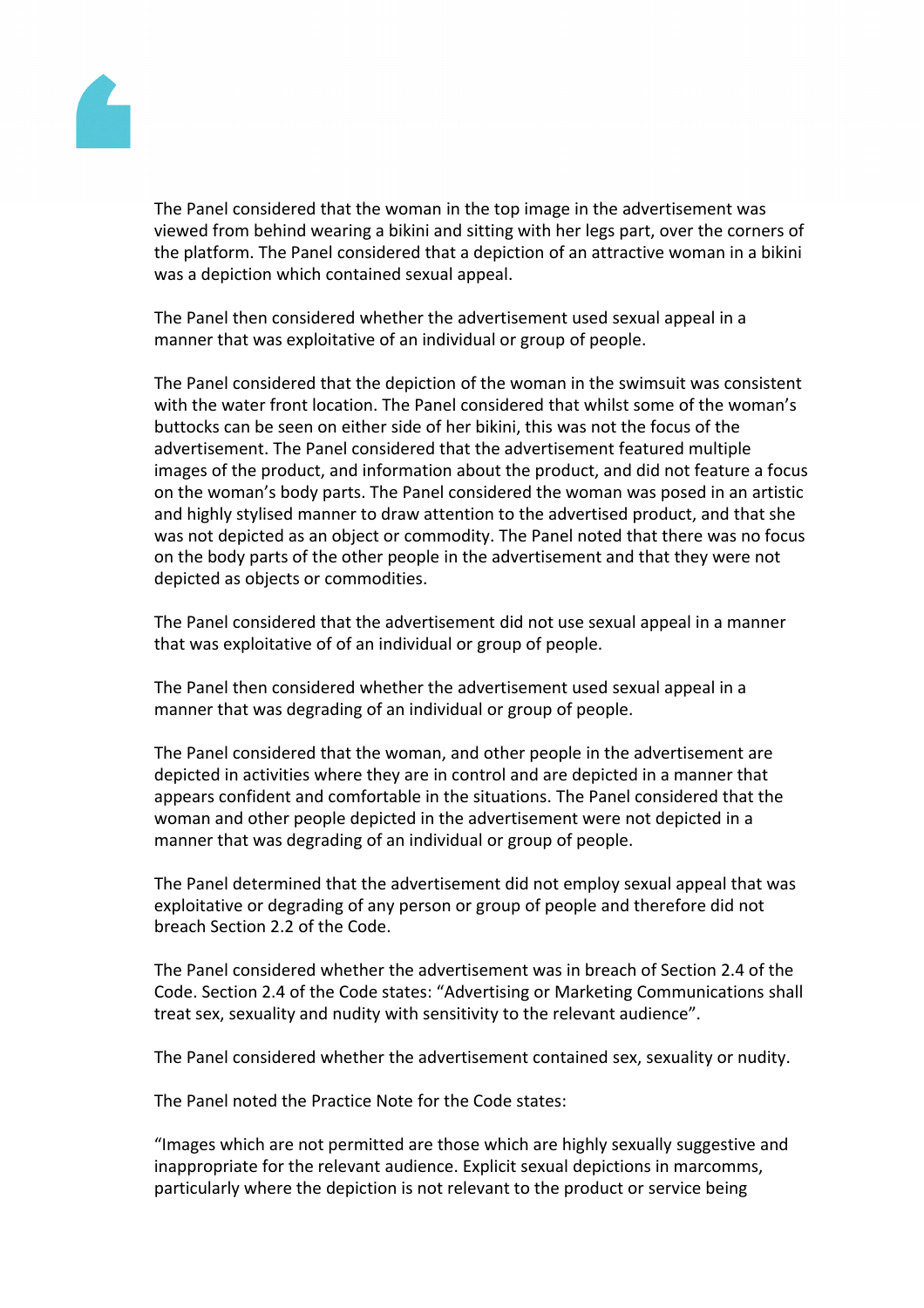

advertised, are generally objectionable to the community and will offend Prevailing Community Standards."

The Panel noted the complainants' concerns that the advertisement is sexualised.

The Panel considered whether the advertisement depicted sex. The Panel noted the dictionary definition of sex most relevant to this section of the Code of Ethics is 'sexual intercourse; sexually stimulating or suggestive behaviour.' (Macquarie Dictionary 2006).

The Panel considered that the depiction of people in swimwear is not of itself a depiction of sexual intercourse, sexual stimulation or suggestive behaviour and that the advertisement as a whole did not contain sex.

The Panel considered whether the advertisement contained sexuality.

The Panel noted the definition of sexuality includes 'sexual character, the physical fact of being either male or female; the state or fact of being heterosexual, homosexual or bisexual; sexual preference or orientation; one's capacity to experience and express sexual desire; the recognition or emphasising of sexual matters'. The Panel noted that the use of male or female actors in an advertisement is not of itself a depiction of sexuality.

The Panel considered that the advertisement does not contain any sexual themes. The Panel considered that whilst the woman in the top image was depicted as wearing a swimsuit, this in itself was not a depiction of sexuality.

The Panel determined that the advertisement did not contain sexuality.

The Panel considered whether the advertisement contained nudity and noted that the dictionary definition of nudity includes 'something nude or naked', and that nude and naked are defined to be 'unclothed and includes something 'without clothing or covering'. The Panel considered that the Code is intended for the Panel to consider the concept of nudity, and that partial nudity is factor when considering whether an advertisement contains nudity.

The Panel noted that the top image depicted the woman in a high cut bikini bottom which showed a large amount of buttocks, and considered that some members of the community would consider this to be a depiction of nudity.

The Panel considered whether the depiction of nudity was treated with sensitivity to the relevant audience.

The Panel considered the meaning of 'sensitive' and noted that the definition of sensitive in this context can be explained as indicating that 'if you are sensitive to other people's needs, problems, or feelings,